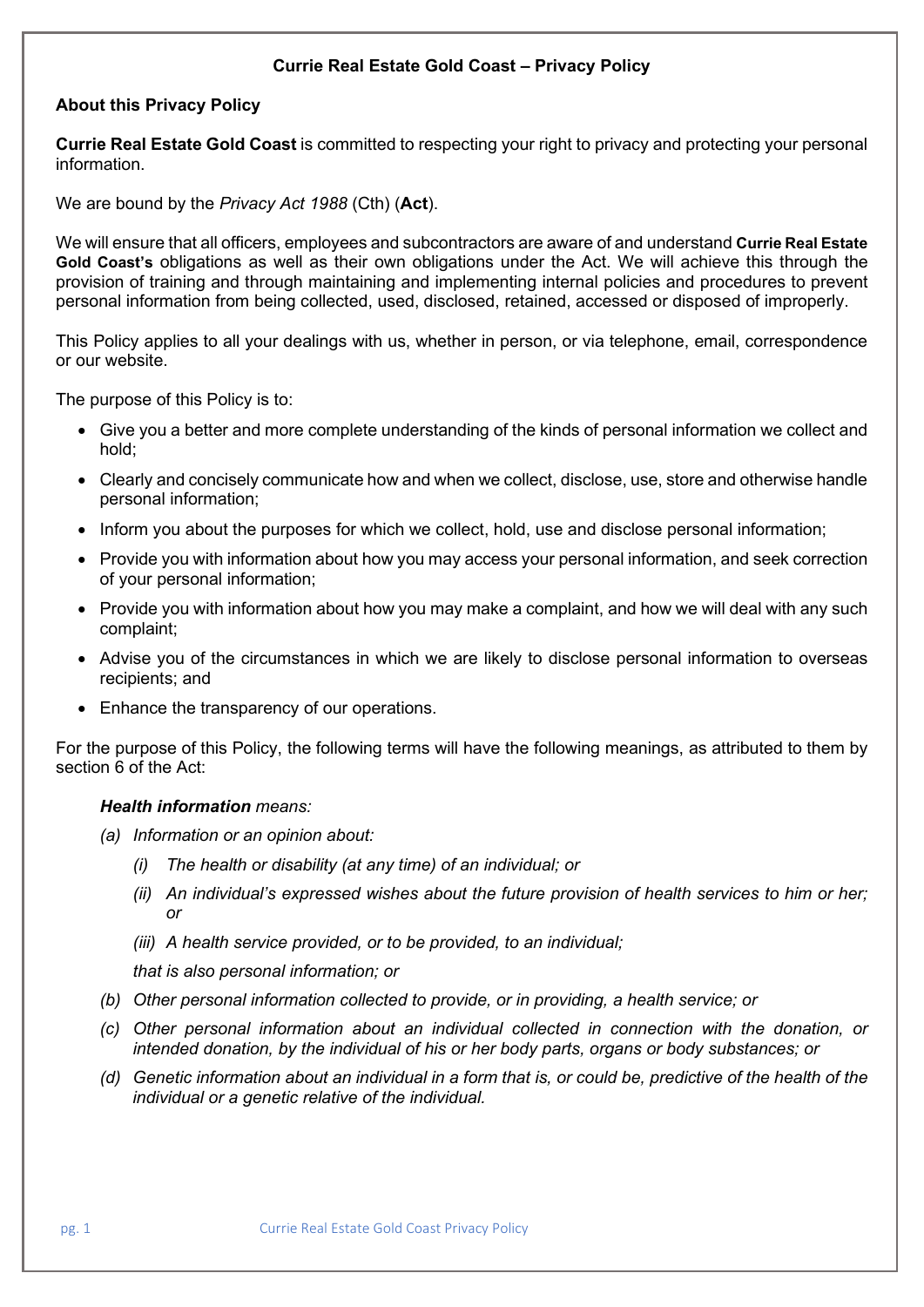*Personal information means information or an opinion about an identified individual, or an individual who is reasonably identifiable, whether the information or opinion is true or not, and whether the information or opinion is recorded in a material form or not.*

#### *Sensitive information means:*

- *(a) Information or an opinion about an individual's:*
	- *(i) Racial or ethnic origin; or*
	- *(ii) Political opinions; or*
	- *(iii) Membership of a political association; or*
	- *(iv) Religious beliefs or affiliations; or*
	- *(v) Philosophical beliefs; or*
	- *(vi) Membership of a professional or trade association; or*
	- *(vii) Membership of a trade union; or*
	- *(viii) Sexual orientation or practices; or*
	- *(ix) Criminal record*

*that is also personal information; or*

- *(b) Health information about an individual; or*
- *(c) Genetic information about an individual that is not otherwise health information; or*
- *(d) Biometric information that is to be used for the purpose of automated biometric verification or biometric identification; or*
- *(e) Biometric templates.*

## **Collection of Personal Information**

Whenever you deal with **Currie Real Estate Gold Coast**, whether as a current or prospective seller, buyer, lessor or lessee, we will collect personal information in order to provide services to you. We do not collect personal information unless it is reasonably necessary for, or directly related to, one or more of the services we provide or functions we carry out.

The types of personal information we generally collect include but is not limited to:

- Name.
- Date of birth.
- Residential address.
- Postal address.
- Email address.
- Home telephone number.
- Work telephone number.
- Mobile telephone number.
- Your occupation and business address.
- Financial information including details of your employer, income, name of bank or financial institution.
- Details of your spouse, de facto, dependent children, and roommates.
- Details of properties owned by you.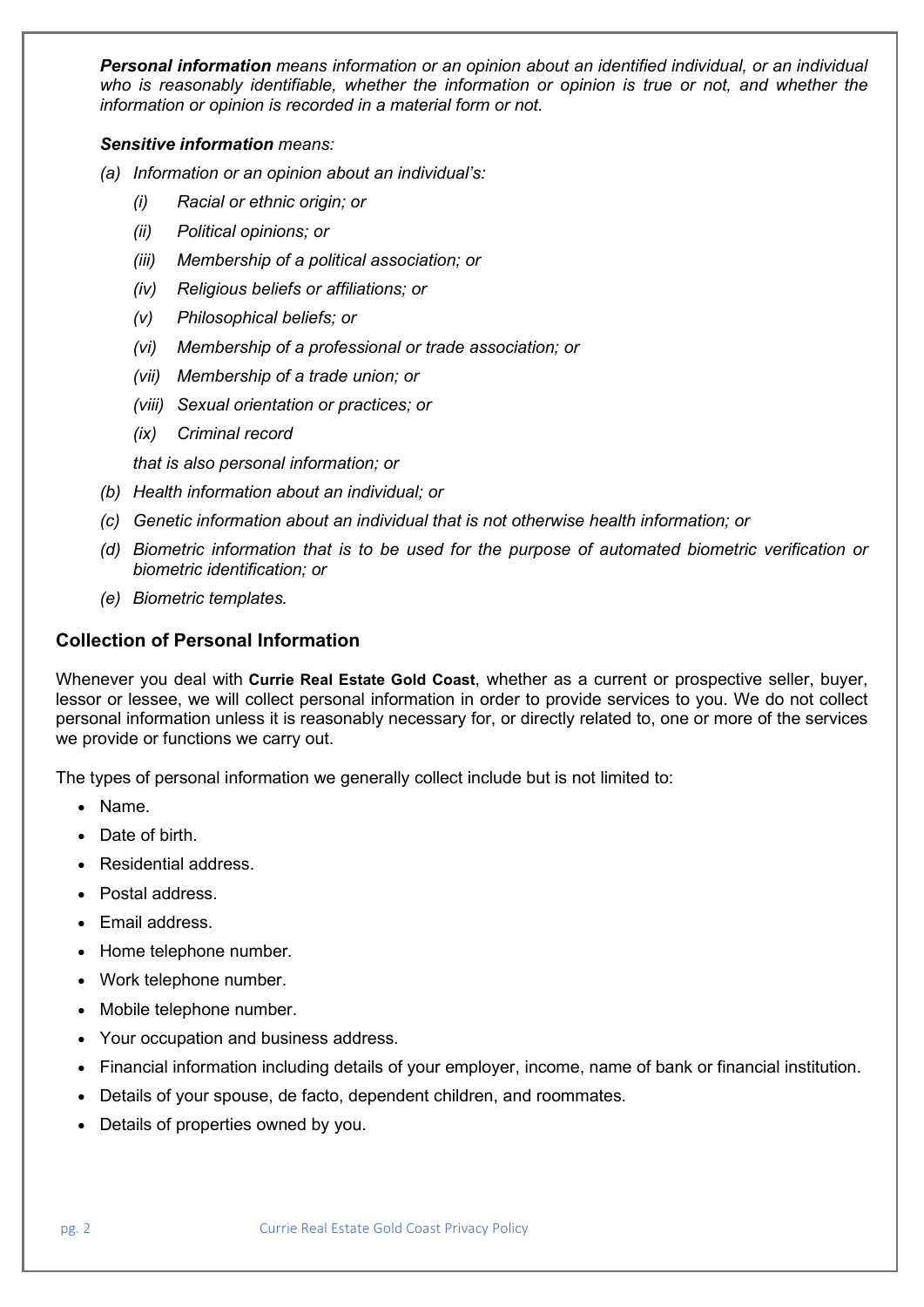We will not ordinarily ask you to provide sensitive information. However, there may be circumstances where the information provided by you reveals sensitive information. For example:

- You may require a property with particular features, such as wheelchair ramps. This may reveal health information.
- In providing details of your spouse or de facto partner, this may reveal sensitive information regarding your sexual orientation.

We will only collect sensitive information in circumstances where:

- It is reasonably necessary for one or more of the services we provide or functions we carry out; and
- You consent to the collection of the information; or
- We are required or authorised by law to collect the sensitive information.

We will, if it is reasonable or practicable to do so, collect your personal information directly from you. This may happen when you fill out a form or when you give us personal information in person, or via telephone, email, correspondence or our website.

Sometimes we will collect personal information from a third party or a publicly available source. For example, we may need to collect personal information from a credit reporting agency, your legal adviser, your past or current employers, your previous lessors or property managers, and tenancy information services or databases.

If we receive personal information that we did not solicit, we will determine as soon as reasonably practicable whether we could have lawfully collected that information as part of our functions or activities. If we are not satisfied that we could have lawfully collected the information, then we will (if it is lawful and reasonable) destroy the information or ensure that it is de-identified.

You may choose to deal with us anonymously or under a pseudonym where lawful and practical. Where anonymity or use of a pseudonym will render us unable to provide the relevant service or do business, we may request that you identify yourself.

For example, whenever documents are to be submitted to government agencies or financial institutions, it is essential that we record your name accurately.

## **Use and Disclosure of Personal Information**

Personal information collected by **Currie Real Estate Gold Coast** will ordinarily be used for the following purposes:

- Assisting you to sell your property.
- Assisting you to purchase a property.
- Assisting you to lease a property (either as lessor or lessee).
- Assisting you to obtain a loan.
- Assisting you with payment or refund of a bond.
- Assisting you with tenancy disputes.
- Coordinating repairs or maintenance to a property owned or leased by you.
- Recording or accessing information at the Titles Registry Office or other governmental agency.
- Recording or accessing information at the Residential Tenancies Authority.
- Recording or accessing information on tenancy information services or databases.Client and business relationship management.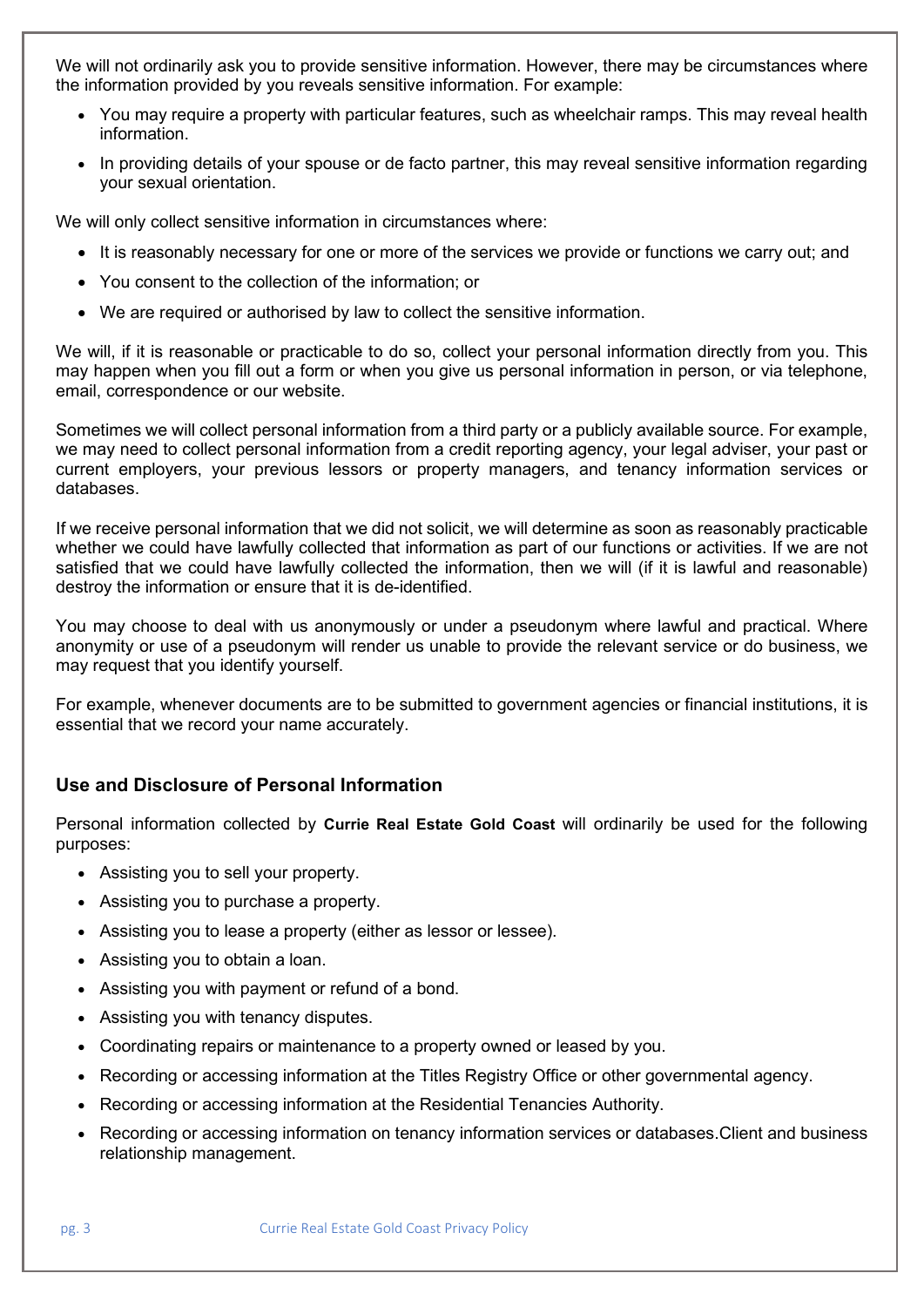• Marketing of products and services to you.

In order to achieve the purposes described above, we may disclose your personal information to the persons/organisations described below:

- In the event that you are a seller or a lessee, we may disclose your personal information to prospective buyers of the property owned or leased by you.
- In the event that you are a buyer or a lessee, we may disclose your personal information to the sellers of the property you are purchasing or leasing.
- Your legal advisor(s) and the legal advisor(s) representing the other party(s) involved in your transaction.
- Your financial institution and/or financial advisor.
- Insurance providers and brokers;
- Utility providers and utility connection service providers;
- Persons or organisations involved in providing, managing or administering your product or service, including independent contractors engaged by us as real estate agents;
- Tradespeople engaged by us to repair or maintain a property owned or leased by you;
- Organisations involved in maintaining, reviewing and developing our business systems, procedures and infrastructure including maintaining or upgrading our computer systems.
- Persons or organisations involved in purchasing part or all of our business.
- Organisations involved in the payments systems including financial institutions, merchants and payment organisations.
- The Titles Registry Office or other government agency.
- The Residential Tenancies Authority.
- Tenancy information services or databases.
- Real estate peak bodies.
- Real estate websites.
- Police.

We will only use and disclose personal information for the primary purpose for which it was initially collected, or for purposes which are directly related to one of our functions or activities.

We will not disclose your personal information to government agencies, private sector organisations or any third parties unless one of the following applies:

- You have consented.
- You would reasonably expect, or you have been told, that information of that kind is usually passed to those individuals, bodies or agencies.
- It is otherwise required or authorised by law.
- It is reasonably necessary for enforcement related activities conducted by, or on behalf of, an enforcement body (e.g. police, ASIC, Immigration Department).

Personal information provided to **Currie Real Estate Gold Coast** may be shared with its related companies. We will take all reasonable and practical measures to keep such information strictly confidential.

In the course of providing services to you, it may be necessary for us to enter your personal information into forms generation software and real estate websites. Depending on the terms of use of such software and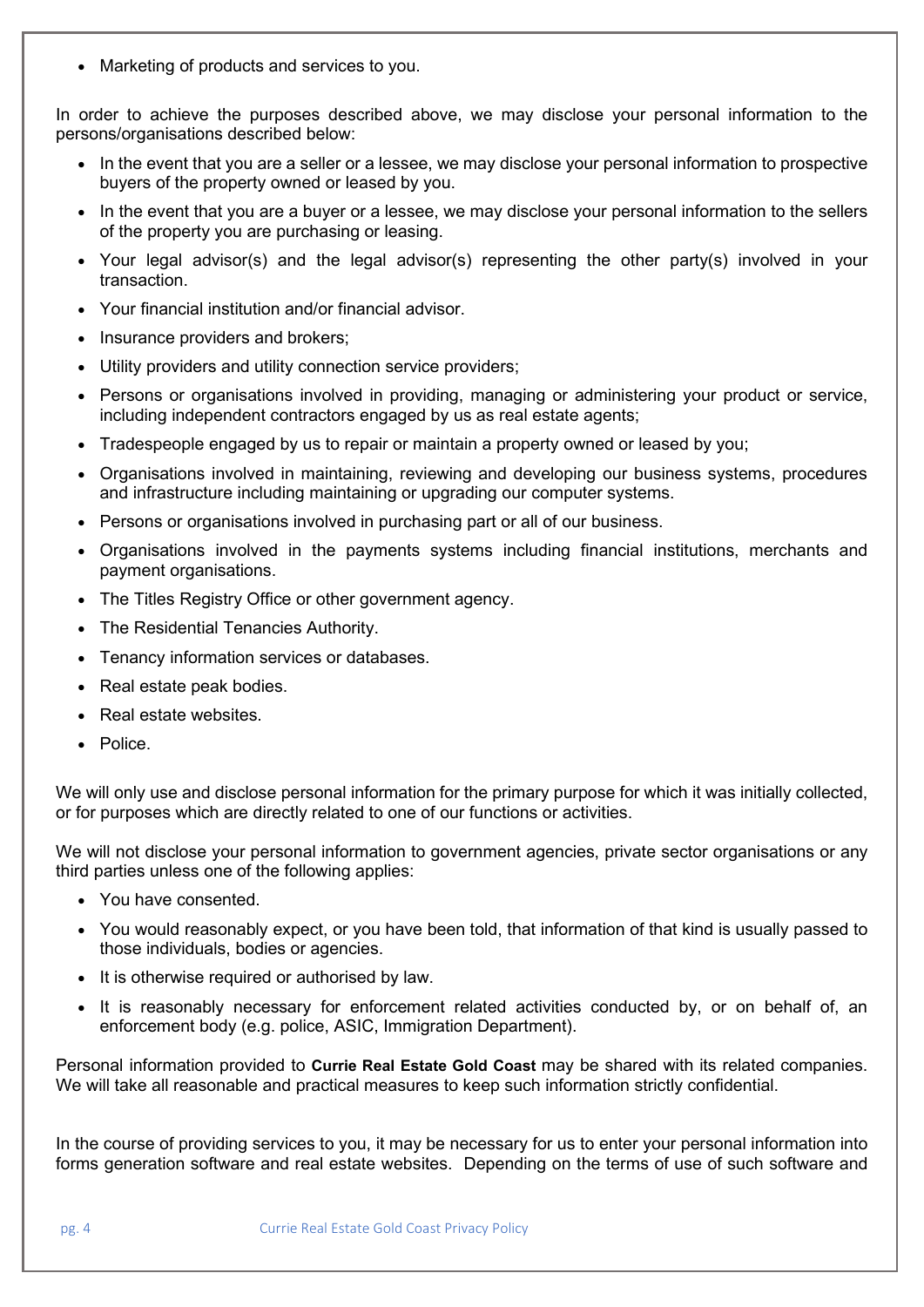websites, a third party may acquire rights to use or disclose information entered into the relevant forms or websites.

The collection and use of personal information by third parties may be subject to separate privacy policies or the laws of other jurisdictions.

**Currie Real Estate Gold Coast** may transfer your personal information to overseas countries in order to perform one or more of our functions or activities. In these circumstances, we will take reasonable steps to ensure that the overseas recipient does not breach the Australian Privacy Principles in relation to the information.

Like many other businesses in Australia, **Currie Real Estate Gold Coast** may rely on third party suppliers or contractors to provide specialised services such as web hosting, cloud computing technology and data storage services. If personal information is provided to these suppliers and contractors in order to enable them to perform the agreed tasks, we will make every effort to ensure that the supplier or contractor handles the personal information in accordance with the Act and the Australian Privacy Principles. We will also require all suppliers and contractors to provide privacy undertakings and enter into confidentiality agreements. There may be limited circumstances in which it is necessary for us to collect a government related identifier such as your tax file number or Centrelink reference number. We will not use or disclose your government related identifiers unless we are required or authorized to do so by law or by a court or tribunal order, or in order to fulfill our obligations to a State or Territory authority.

#### **Marketing our products and services**

Peter Currie Real Estate may use or disclose your personal information to let you know about products and services in which you may be interested. You can contact us at any time if you no longer wish us to market our products and services to you (see the **Contacting Us** section for more information).

### **Accuracy of Personal Information**

**Currie Real Estate Gold Coast** will take reasonable steps to ensure that all personal information it collects, uses or discloses is accurate, complete and up-to-date.

If you believe your personal information is not accurate, complete or up-to-date, please contact us (see the **Contacting Us** section for more information).

## **Security**

Your personal information may be stored in hard copy documents or electronically. **Currie Real Estate Gold Coast** is committed to keeping your personal information secure and safe. Some of the ways we do this are:

- Requiring employees and contractors to enter into confidentiality agreements.
- Secure hard copy document storage (i.e. storing hard copy documents in locked filing cabinets).
- Security measures for access to our computer systems.
- Providing a discreet environment for confidential discussions.
- Access control for our buildings.
- Security measures for our websites (see the **Your Privacy on the Internet** section for more information).

We will review and update our security measures from time to time.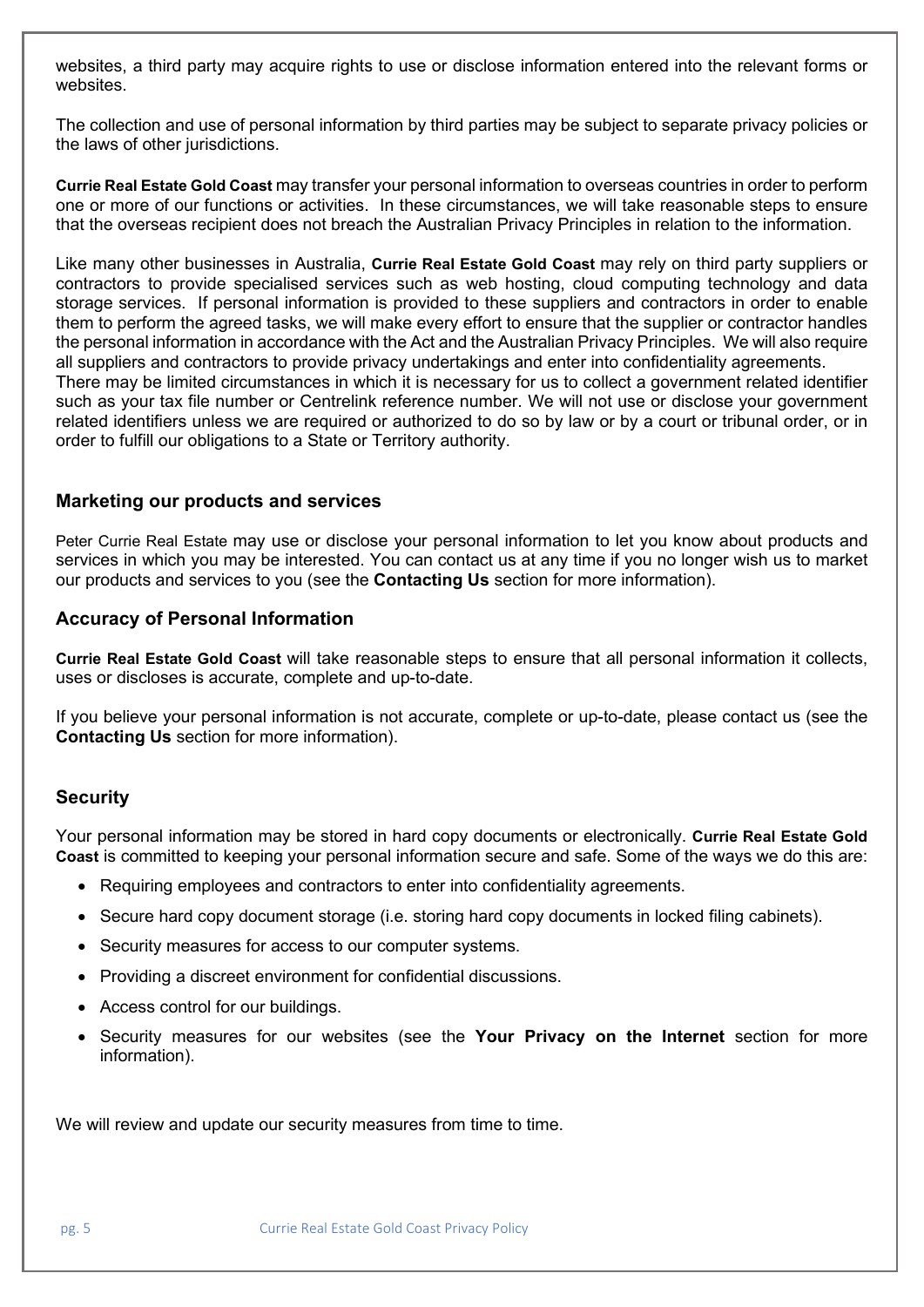In addition, we will review the personal information and sensitive information held by us from time to time, ensuring that information which is no longer needed for a purpose for which it was initially collected is destroyed or de-identified.

### **Your Privacy on the Internet**

**Currie Real Estate Gold Coast** takes care to ensure that the information you provide to us via our website is protected. For example, our website has electronic security systems in place, including the use of firewalls and data encryption

You may be able to access external websites by clicking on links we have provided. Those other websites are not subject to our privacy standards, policies and procedures. You will need to contact or review those websites directly to ascertain their privacy standards, policies and procedures.

## **Access to Personal Information**

You may request access to personal information that **Currie Real Estate Gold Coast** holds about you (see the **Contacting Us** section for more information).

We will acknowledge your request within seven business days of the request being made. Access will usually be granted within seven business days of our acknowledgment or, if the request involves complex considerations or voluminous photocopying or scanning, within seven business days. We will let you know which timeframe applies to your request and if any delays are anticipated.

You will need to verify your identity before access to your personal information is granted.

While we cannot and do not charge an "application fee" for you applying to access your personal information, we may charge a fee for actually giving you access to your personal information in your preferred format (where reasonable and possible), which will cover our costs involved in locating and collating information as well as reproduction costs.

Once your request has been processed by **Currie Real Estate Gold Coast,** you may be forwarded the information by mail or email or you may personally inspect it at the location where the information is held or another appropriate place. Whenever possible, we will endeavor to make the information available to you in the manner requested by you unless it is unreasonable for us to do so (e.g. if you have asked for the information to be emailed to you, we will endeavor to email the information to you. If the file size would be too large, we may send you the information by hard copy instead of email).

If you are aware that we hold personal information about you that is no longer accurate, complete or up-todate, please contact us (see the **Contacting Us** section for more information).

If you request access to your personal information, or if you request that we correct your personal information, we will allow access or make the correction unless we consider that there is a sound reason to withhold the information, or not make the correction.

Under the Act, we may refuse to grant access to personal information if:

- 1. We believe that granting access would pose a serious threat to the life, health or safety of any individual, or to public health or public safety.
- 2. Granting access would have an unreasonable impact upon the privacy of other individuals.
- 3. Denial of access is required or authorised by law or by a Court or Tribunal order.
- 4. Giving access would be unlawful.
- 5. The request for access is frivolous or vexatious.